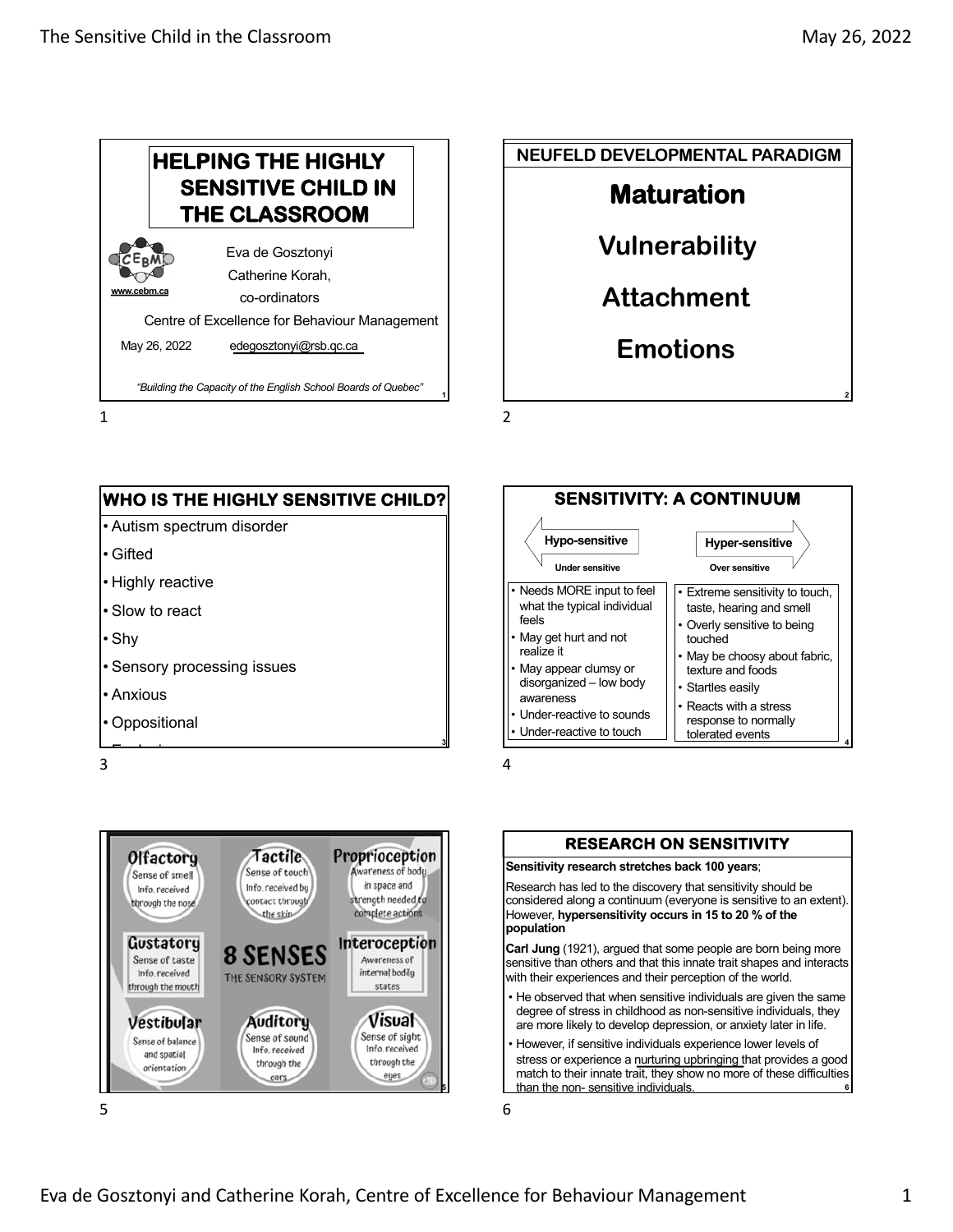**10**

#### **RESEARCH ON SENSITIVITY**

**Thomas Boyce, M.D**. and his colleagues have generated over 200 scientific publications

They have found a subset of children - "orchid children"

- who demonstrate exceptional biological sensitivity to their social environments
- who show higher cortisol levels for "normal" stressors
	- o bear higher risks of illness and developmental disorders in settings of adversity and stress
	- o ON THE OTHER HAND, these same characteristics make them responsive to positive influences and sensitive to social and emotional cues – when raised in supportive environments

"They can really blossom into extraordinary people."

7

#### **CHARACTERISTICS OF A HIGHLY SENSITIVE CHILD**

American psychologist Elaine Aron has developed a check list to assess whether children are highly sensitive to their environments. Does you child...

- Notice the slightest unusual odour?
- Prefer quiet play?
- Complain about scratching clothing, tags in clothes or seams in socks?
- Startle easy?
- Perform best when strangers aren't around?
- Feel things deeply?
- Notice when others are in distress?
- Have trouble falling asleep after an exciting day?
- Is your child...
- Sensitive to pain?
- A perfectionist?
- Bothered by noisy places?
- The full questionnaire can be [found on the we](https://hsperson.com/)bsite hsperson.com

9





#### **RESEARCH ON SENSITIVITY**

Elaine Aron – describes these children as

- being shy and fussy
- having sensory-processing sensitivity
- being startled easily, are sensitive to pain, sensitive to bright lights, strong smells and coarse fabrics and, also deeply moved by art.
- tending to notice more about the people around them and their physical environment, but they are also easily overwhelmed.

Jelena Obradovic "These are the kids that if you approach them too quickly, or make too loud a noise in their face, get fussy and irritated."

8

**7**

**9**

#### **EDITORIAL:** *Sense and Sensitivity: Understanding the Sensitive Child*

While no two sensitive kids are alike, their enhanced receptivity to sensory information leaves them without a "skin" against the world. Things can feel too much, too big, too cold, too loud, too hot, too smelly, too painful, and too overwhelming. In other words, they can easily feel bombarded by stimuli and this can stir them up emotionally. They are also likely to be more activated and reactive in environments that stir up their senses. Deborah MacNamara

10

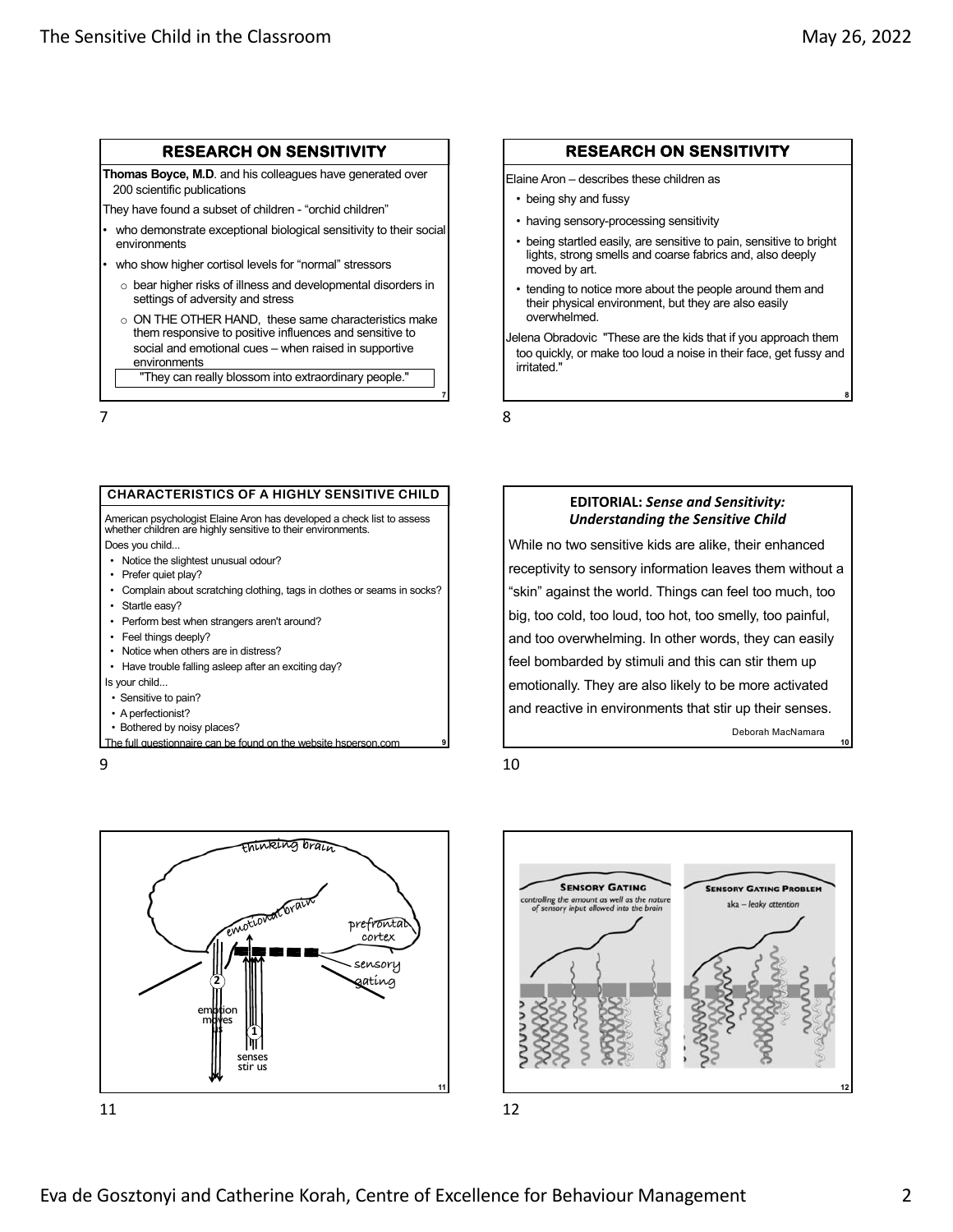

13





Senses get easily overwhelmed School is difficult because there is too much sensory stimulation which results in emotional overload Brain quickly goes to sympathetic nervous system more easily which can result in alarm and anxiety The brain sets up defenses to cope with being overwhelmed by the sensitivity Behavior challenges arise from overwhelmed senses and/or defendedness **Challenges for Sensitive Children 16**

16

18



17



18

Doesn't tune in to instructions, hence does not know what to do when its time to do

> .<br>atiques easil<sup>,</sup> becomes ecomes<br>asperated with<br>ulti-step tasks

 $\widehat{\mathsf{F}}$ ushes out o the room, goes to 'Safe Place' or to hide usually same<br>place)

Complains about temperature, noise, smelle<br>smelle

equires repeat prompts to follow simple requests

Physical outbursts with objects, towards peers and/or adults

n<br>Disorganized, lose and misplaces and mapped of

Invades other personal space

esses with what other are doing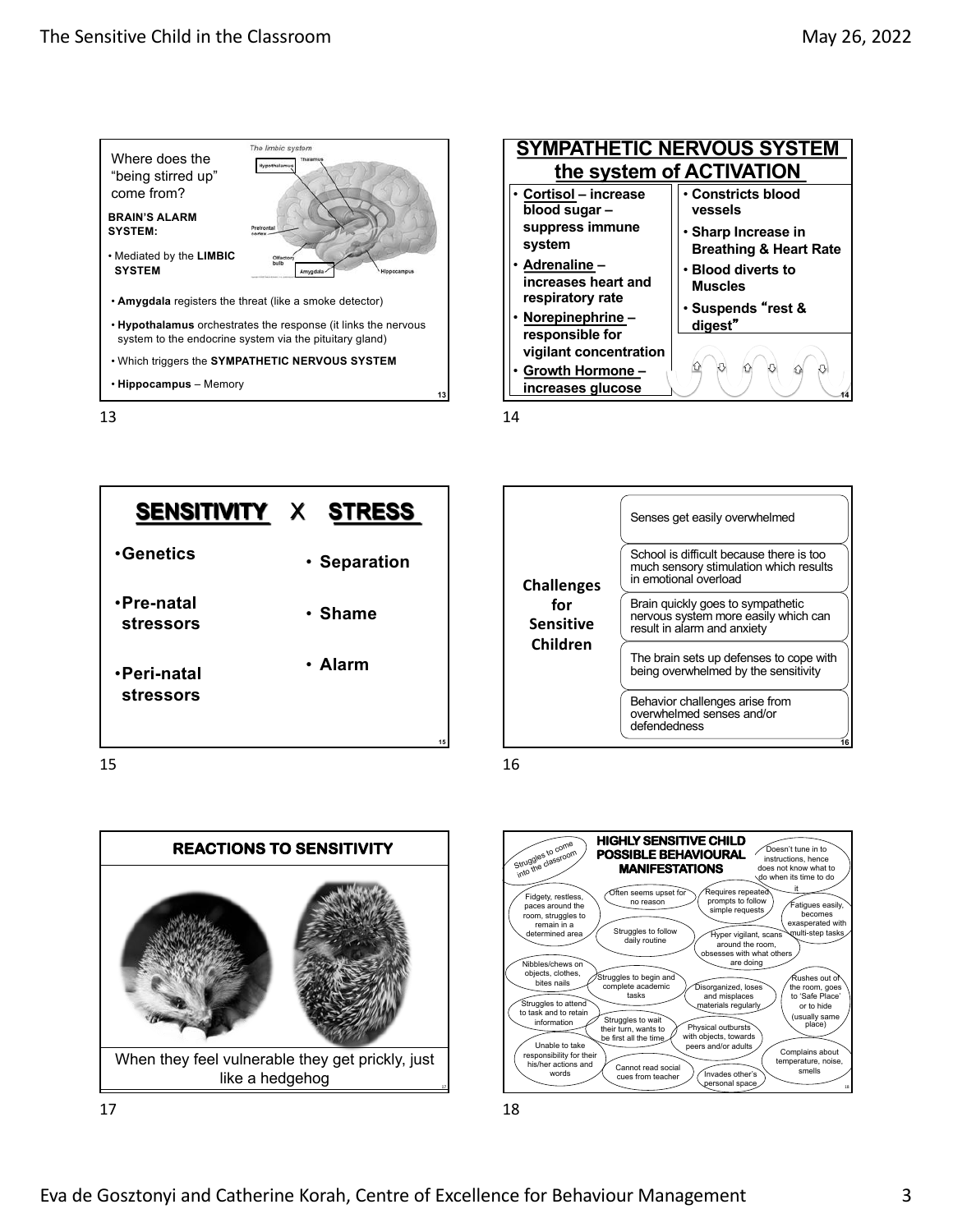

#### 19

## **INTERVENING WITH THE HIGHLY SENSITIVE CHILD**

- Ø Create a strong **attachment**
- $\triangleright$  Reduce the effects of sensitivity by providing **tools** to help with sensory issues
- Ø Compensate for **immaturity or lack of capacity** by providing the external structure their brain is not yet ready to provide naturally
- $\triangleright$  Be patient with their sensitivity and defenses, protect their **vulnerability**

20



21

#### **WHAT SENSITIVE CHILDREN WOULD LIKE YOU TO KNOW ABOUT THEM**

- Their head can be very busy processing their world
- They are more prone to feeling stronger emotions when stirred up by their world
- Relationships with others can take additional time to create
- They are prone to feeling coerced and are more likely to resist other people's agendas
- Structure and routine provide safety and security

Deborah MacNamara

**23**

23



**PROVIDING TOOLS**

- Figure out which sensory tools work best for the student
- Create a sensory retreat for the student
- Include Sensory breaks as part of the school day
- Provide choices for sensory input opportunities
- Make sensory activities fun and engaging
- Help the student to recognize their internal cues and when they need a break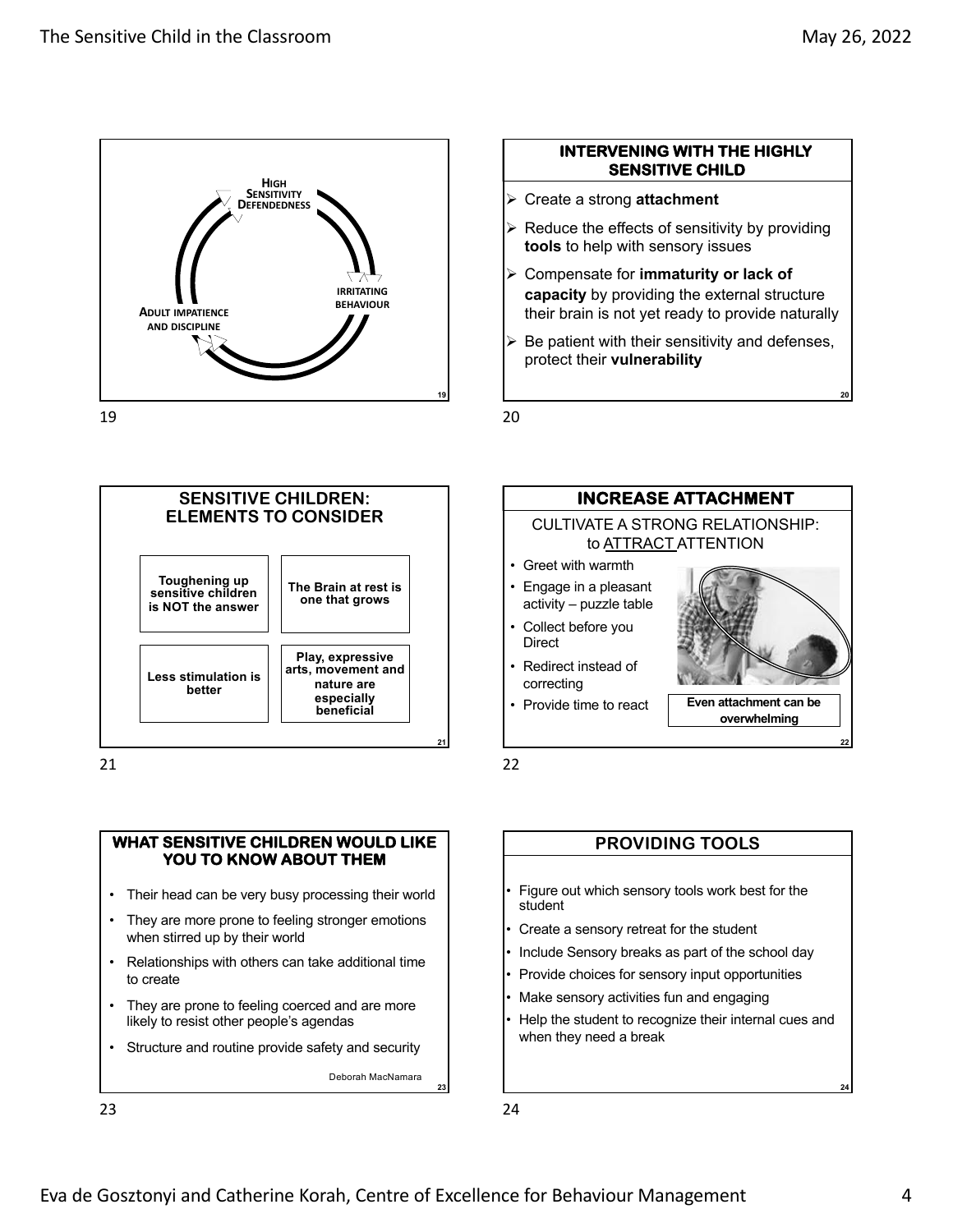





27



29



Students need to be reminded and coached to ensure safe use of the different tools and taking care of the materials at their disposal.

Introduce the materials. Explain and model how they are intended to be used. Make sure students understands it's a tool and not a toy.

**Set up** Set up an Individual Bin for that student in which the selected materials can be placed selected materials can be placed.

**Structure** Set up parameters and clear expectations around the What-When-Where and for how long.

**Explore** Have students explore their own unique sensory

**HOW TO INTRODUCE FIDGET TOOLS AND OTHER SENSORY MATERIALS**

preferences.

28

**Safety**

끇

26

**Introduce**

Ŗ

ĮĻ

곿

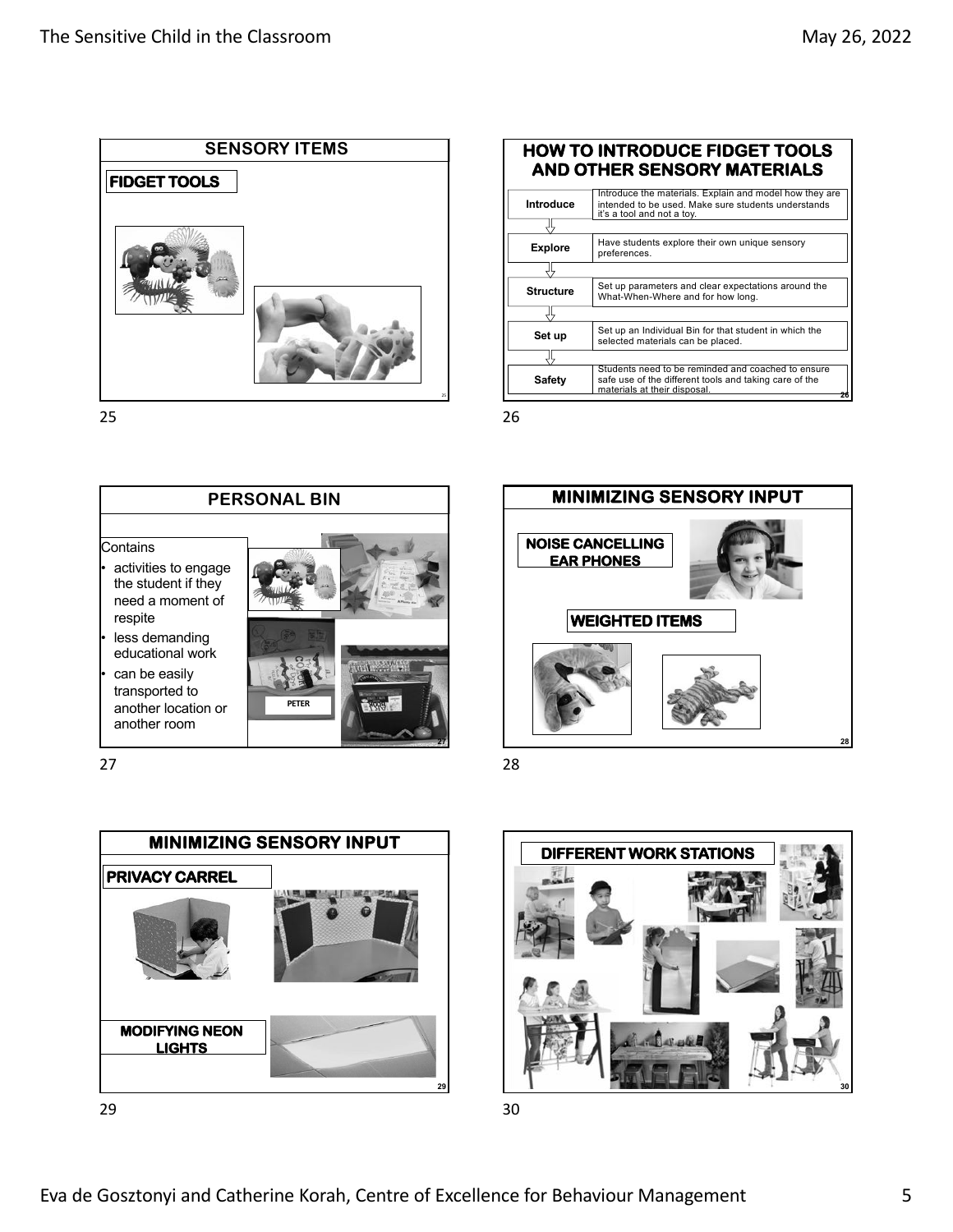







33



34





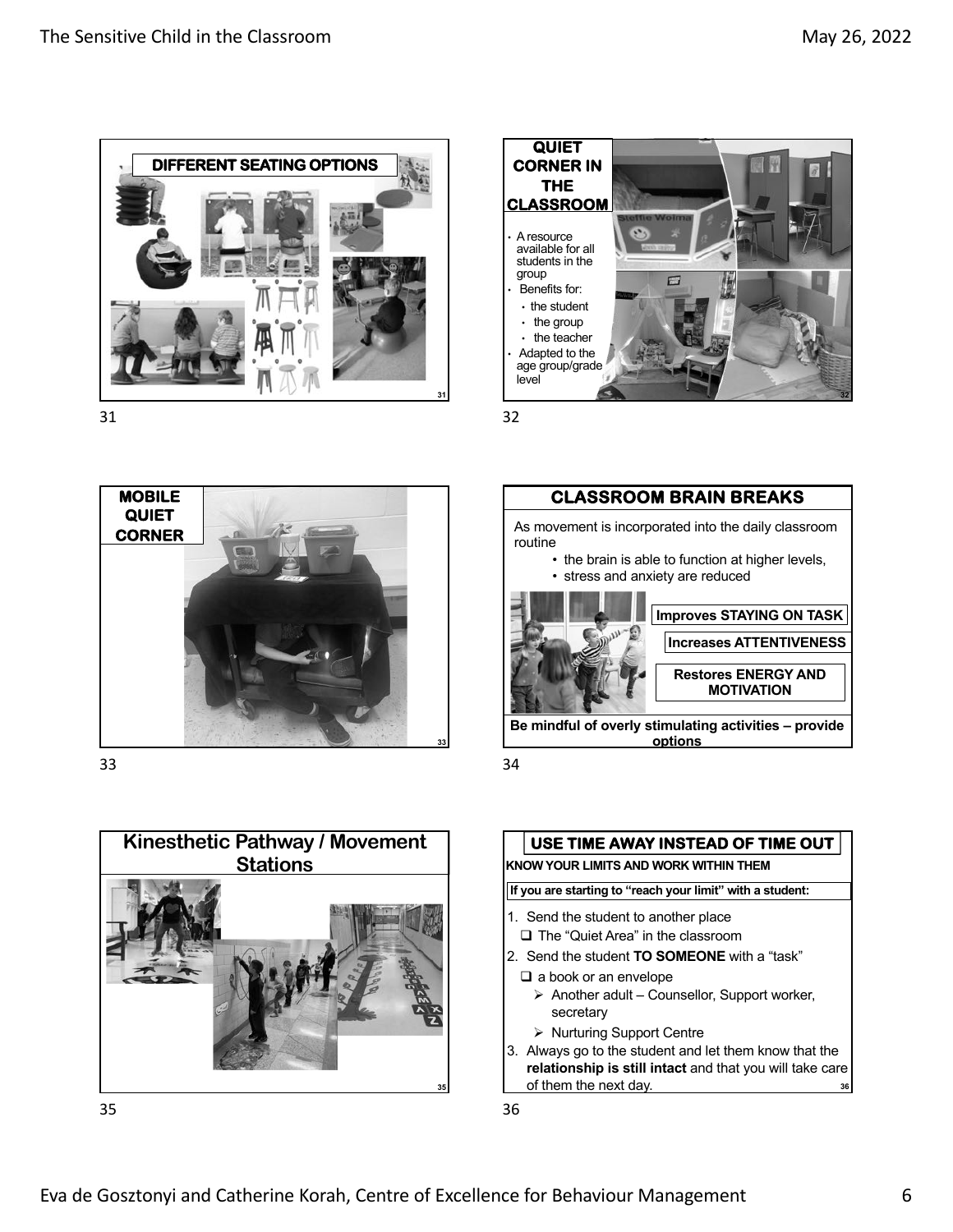

**This allows the student to get "used to" the change and will likely prevent an over-reaction.**

37

## **SUPPORTING SENSITIVITY**

Find a balance between "Pushing" and "Protecting"

- Recognize when the child has reached a "limit" of being stirred up and needs pressure to be removed
- Encourage the child to try challenging activities but in small steps.

Remember that these children experience higher cortisol levels for "normal" stressors than other children. And we need to help them to tolerate some level of "stress" but not too much.

39

## **SCHOOL TEAM**

#### **Use your existing a school team to**

- Plan regular meetings to discuss students with challenging behaviours and how best to help support them so they can handle being in school
- Put together a team of adults to share the responsibility of caring for these students
- Use adult resources in the school creatively
- o Identify one "key" adult to connect with the student – to try for a regular check-in or recap at the end of the day by means of another activity e.g. breakfast programme, recycling, exercise "group". **<sup>41</sup>**

41



38

**37**

39

### **BRIDGE THE FALLOUT OF THE SENSITIVITY REACTION**

- **Bridge** any separation from one time of connection to the next – these student struggle to hold on to adults. Adults need to go the extra mile to hold on to them and keep them in connection with them. **"Looking forward to…"**
- Reassure the student that you will continue to help and support despite their "difficulties". **"We'll try again tomorrow."**

40

## **INTERVENTION PRINCIPLES**

- 1. Preserve and maximize the **Attachment**  relationship
- 2. Respect and compensate for the level of **Sensitivity**
- 3. Protect the **Vulnerability**
- 4. Come along-side the emotional experience by allowing **Emotional Expression** and encouraging **Play**

**Working with behaviour at its roots for lasting change.** 

**40**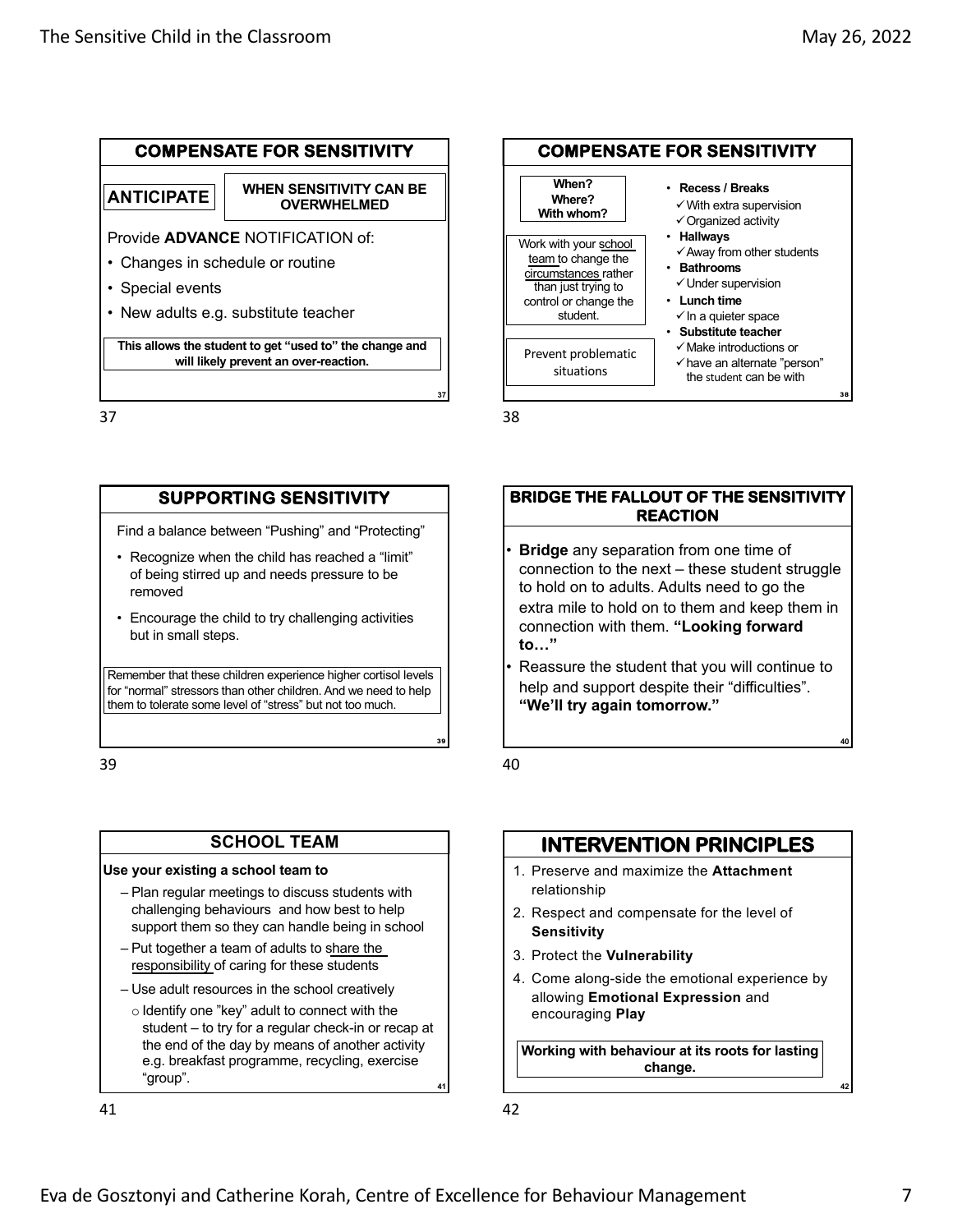



The hypersensitive student wants to stay with me all the time when we go playing outside. I asked him why and he says he feels safe to be with me and not like to play with whoever or whatever. I tried to put him in the group of boys who are in his class to play with, he cried and just follow me. How to talk with this kind of child?

- Recognize that you are this student's safe place.
- Respect the need for "protection" of sensitivity
- Invite one other student to join you.

45

Can a hypersensitive child turn very angry or aggressive, as he/she gets older? Yes, aggression comes as a result of too much frustration. • Highly sensitive children live with a lot of frustration. If not recognized, over time the child might start to lash out.

- Help to reduce frustration by reducing overstimulation
- Allow for non-hurtful was for frustration to be vented play and art

In a group setting, to the group (grade 5/6), how might I explain the hypersensitive child's moods or outbursts (which from the outside looks like poor sportsmanship or controlling behavior) to give them a more compassionate understanding, without it seeming like the hypersensitive child got his/her way because of the outburst?

Reframe the behaviour as Emotions "got the better of them." • Deal with the situation, if necessary

44

A child always complaints about his friends looking at him with anger, and sometimes complain that other children are talking about him. He is going to push to the children who are doing bad things to him but in fact, there is nobody doing anything to him. When I talked to him, he said that was true and he just doing something (pushing) as response. How to deal with this child?

- Recognize that this is his interpretation of what he sees due to high sensitivity.
- Encourage the student to come to an adult before reacting
- Listen to the EMOTION, don't search for facts
	- "You're upset because you don't want your friends to be angry with you."
- "You thought he might hurt you so you wanted to protect yourself." **<sup>46</sup>**

46

**45**

**47**



47